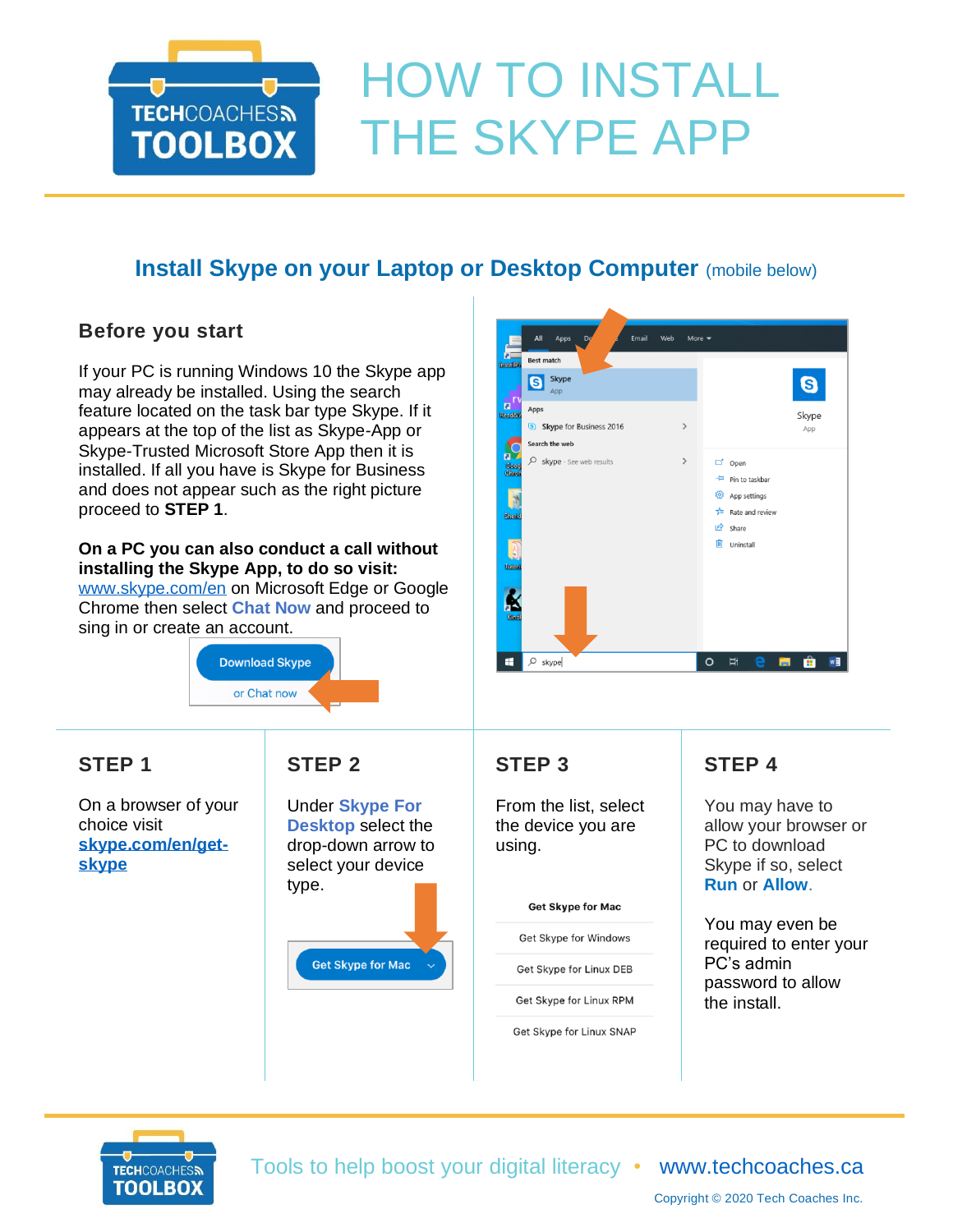## **STEP 5**

You may have to allow your browser or PC to download Skype if you see this then select **Open** or **Install**.



## **STEP 6**

On a Mac Computer You may have to 'Drag and drop' the Skype App icon to the Applications from the window that appears. On a Windows computer the Skype Installer will show the progress of the download and once complete the application will open.

|                           |                      |                       | <sup>o</sup> Skype                 |                    |                                                              |   |
|---------------------------|----------------------|-----------------------|------------------------------------|--------------------|--------------------------------------------------------------|---|
|                           | <b>1999</b>          |                       |                                    |                    | Setup - Skype version 8.58                                   | - |
| $\langle$<br>Back/Forward | $\equiv m =$<br>View | 图。<br>Group<br>Action | 春 · 白<br>$\Box$<br>Share Edit Tags | Q Search<br>Search |                                                              |   |
|                           |                      |                       |                                    |                    | <b>Installing</b>                                            |   |
|                           | Applications         |                       |                                    | Skype              | Please wait while Setup installs Skype on your computer.     |   |
| Favorites                 |                      |                       |                                    |                    |                                                              |   |
| Documents                 |                      |                       |                                    |                    | <b>Extracting files</b>                                      |   |
| Desktop                   |                      |                       |                                    |                    | C:\Program Files (x86)\Microsoft\Skype for Desktop\Skype.exe |   |
| Applicatio                |                      |                       |                                    |                    |                                                              |   |
| <b>O</b> Downloads        |                      |                       |                                    |                    |                                                              |   |
|                           |                      |                       |                                    |                    |                                                              |   |
| AirDrop                   |                      |                       |                                    |                    |                                                              |   |
| Recents                   |                      |                       |                                    |                    |                                                              |   |
| <b>iCloud</b>             |                      |                       |                                    |                    |                                                              |   |
| CiCloud Dri               |                      |                       |                                    |                    |                                                              |   |
|                           |                      |                       |                                    |                    |                                                              |   |
| Locations                 |                      |                       |                                    |                    |                                                              |   |
| Melinda's                 |                      |                       |                                    |                    |                                                              |   |
| $Skype$ $\triangle$       |                      | Skype                 |                                    | Applications       |                                                              |   |
| Tags                      |                      |                       |                                    |                    |                                                              |   |
| Green                     |                      |                       |                                    |                    |                                                              |   |
|                           |                      |                       |                                    |                    |                                                              |   |
| Orange                    | <b>B</b> Skype       |                       |                                    |                    |                                                              |   |

## **STEP 7**

Once the Skype App opens, select **Let's go**.



#### **STEP 8**

Sign into your Skype Account by typing your email address, select Next then enter your Skype Password.

| Sign in                         |  |
|---------------------------------|--|
| to continue to Skype            |  |
| Skype, phone or email           |  |
|                                 |  |
| No account? Create one!         |  |
| Sign in with a security key (?) |  |
|                                 |  |
| Sign-in options                 |  |



Tools to help boost your digital literacy • [www.techcoaches.ca](http://www.techcoaches.ca/)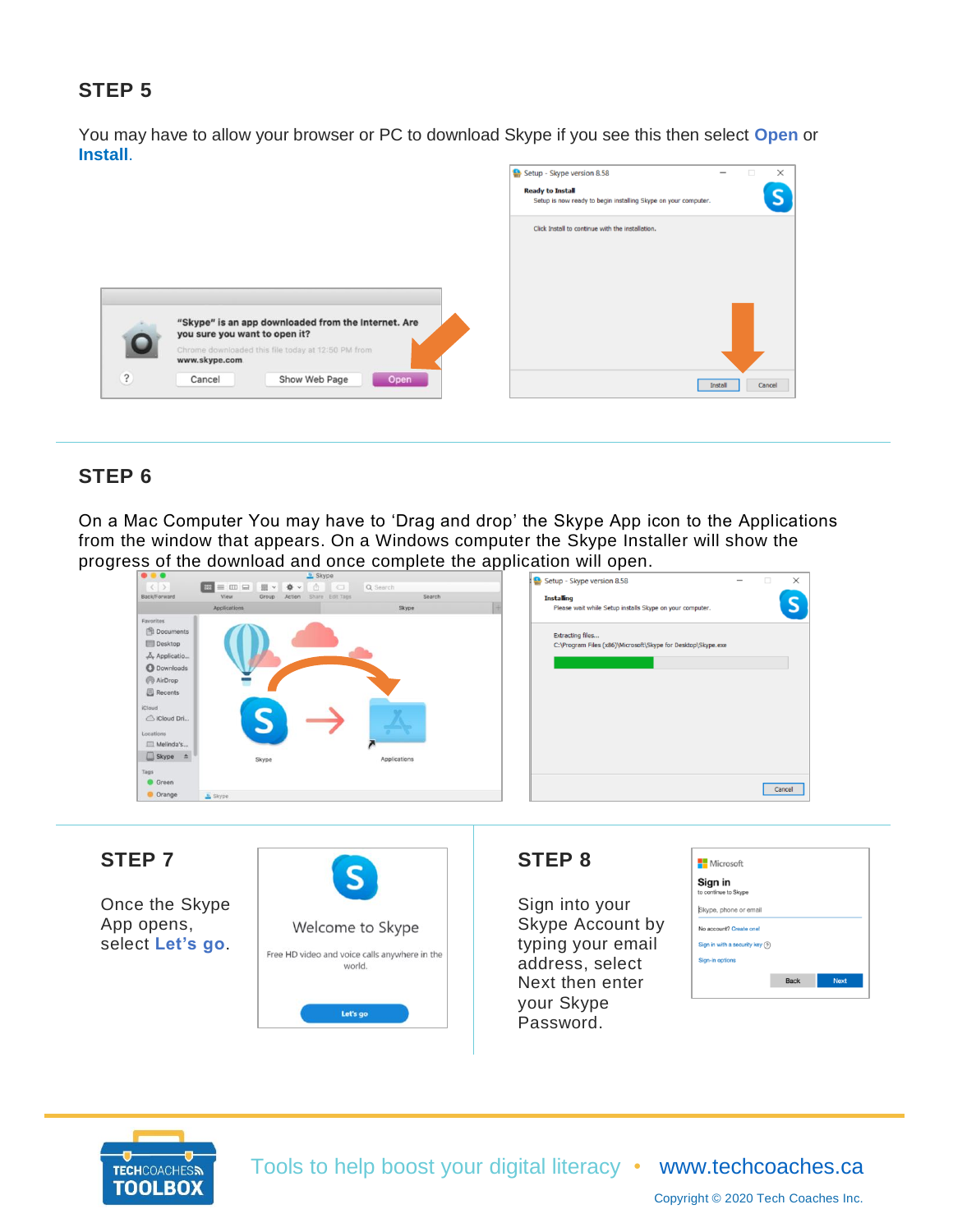## **STEP 9**

Upon launching the app or following signing in, allow Skype access to camera and microphone if prompted.



### **STEP 10**

You may have the opportunity to run a video and audio test prior to the first call to ensure both are operational. You can also choose to skip each step, find the skip option in the upper right corner. If you choose to skip the audio and camera set up, you can access these settings by selecting the three dots menu and then choosing **Settings** > **Audio & Video**.

| $\bullet\bullet\circ$<br>Skype                                                                                                                  |                                                                |                                                                                                                                               | Skype                  |
|-------------------------------------------------------------------------------------------------------------------------------------------------|----------------------------------------------------------------|-----------------------------------------------------------------------------------------------------------------------------------------------|------------------------|
| $\leftarrow$                                                                                                                                    | Skip                                                           | $\leftarrow$                                                                                                                                  | Skip                   |
| Test your audio                                                                                                                                 |                                                                | Test your video                                                                                                                               |                        |
| Let's make sure that your equipment is on and working<br>properly. You can always change this later in Profile > Settings<br>> Audio & Video.   |                                                                | Let's make sure that your equipment is on and working<br>properly. You can always change this later in Profile > Settings<br>> Audio & Video. |                        |
| <b>Microphone</b>                                                                                                                               | Default device $\vee$                                          | VIDEO                                                                                                                                         |                        |
| .                                                                                                                                               |                                                                | <b>Camera</b>                                                                                                                                 | FaceTime HD Camera V   |
| Automatically adjust microphone settings<br><b>Speakers</b><br>6<br>$3 \t 4 \t 5$<br>$\mathbf{2}$<br><b>Test audio</b><br>Make a free test call | Default device $\vee$<br>8<br>$\overline{7}$<br>10<br>$\Omega$ |                                                                                                                                               |                        |
|                                                                                                                                                 | Continue $\rightarrow$                                         |                                                                                                                                               | Continue $\rightarrow$ |

Skype is installed and set to go to place or receive a call. If you do not have a Skype account (Step 8) refer to Tech Coaches Toolbox *How to Create a Skype Account*.